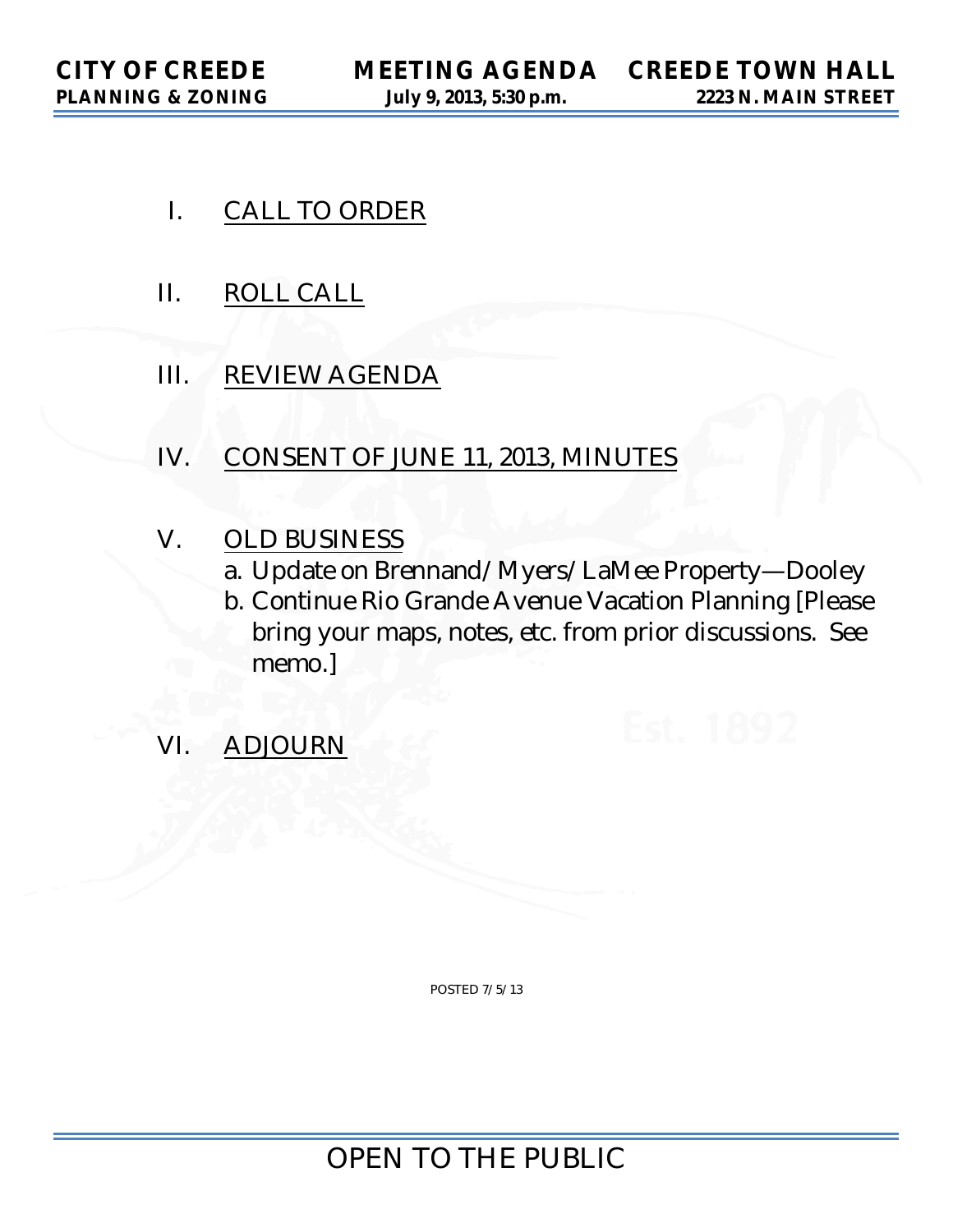# **PLANNING & ZONING COMMISSION CITY OF CREEDE, COLORADO – A TOWN June 11, 2013**

#### REGULAR MEETING

 The Planning and Zoning Commission of the City of Creede – a Town, County of Mineral, State of Colorado, met in the Creede Town Hall at the hour of 5:30 p.m. There being present at the call of the roll the following persons:

| <b>COMMISSIONERS PRESENT:</b> | Rex Shepperd, Eric Grossman, Kay Wyley, Lauri Jordan |
|-------------------------------|------------------------------------------------------|
| <b>COMMISSIONERS ABSENT:</b>  | <b>Frank Freer</b>                                   |

 Commissioner Grossman, presiding, declared a quorum present: Those members of staff also present were as follows: Clyde Dooley, Town Manager Randi DePriest, Town Clerk

#### AGENDA

 Commissioner Wyley moved and Commissioner Jordan seconded to approve the agenda as presented. The vote was unanimous. Acting Commission Chair Grossman declared the motion carried.

#### CONSENT OF MARCH 12, 2013 MINUTES

 Commissioner Shepperd moved and Commissioner Jordan seconded to approve the March 12, 2013 minutes as presented. The vote was unanimous. Acting Commission Chair Grossman declared the motion carried.

#### NEW BUSINESS

#### APPOINT PLANNING & ZONING COMMISSION CHAIR

 Commissioner Grossman moved and Commissioner Shepperd seconded to appoint Lauri Jordan as the Planning & Zoning Commission Chair. The vote was unanimous. Acting Commission Chair Grossman declared the motion carried and Commission Chair Jordan presided for the remainder of the meeting.

#### OLD BUSINESS

# UPDATE ON BRENNAND/MYERS/LAMEE PROPERTY

 Dooley informed the commission that the Boundary Agreement was being considered by the property owners and would be on the Board of Trustees July agenda.

### ONGOING DISCUSSION

## RAILROAD RIGHT-OF-WAY – RIO GRANDE AVENUE PARKING LOT & VACATION

 The Commission discussed possible direction for this property at length. It was decided that vacating would solve many encroachment issues and provide property in town. Manager Dooley explained the various processes that would have to take place with each property owner and pointed out that the town would need to establish utility easements throughout. Commissioner Shepperd moved and Commissioner Grossman seconded to recommend that the Board of Trustees abandon Rio Grande Avenue from Third Street to Fifth Street. The vote was unanimous. Commission Chair Jordan declared the motion carried.

#### ADJOURN

 There being no further business to come before the Planning and Zoning Commission at this time, Commissioner Grossman moved and Commissioner Wyley seconded that the meeting be adjourned at 6:33 p.m. The vote was unanimous. Commission Chair Jordan declared the motion carried.

Respectfully submitted:

\_\_\_\_\_\_\_\_\_\_\_\_\_\_\_\_\_\_\_\_\_\_\_\_\_\_\_\_\_\_\_\_\_

Randi DePriest City Clerk/Treasurer